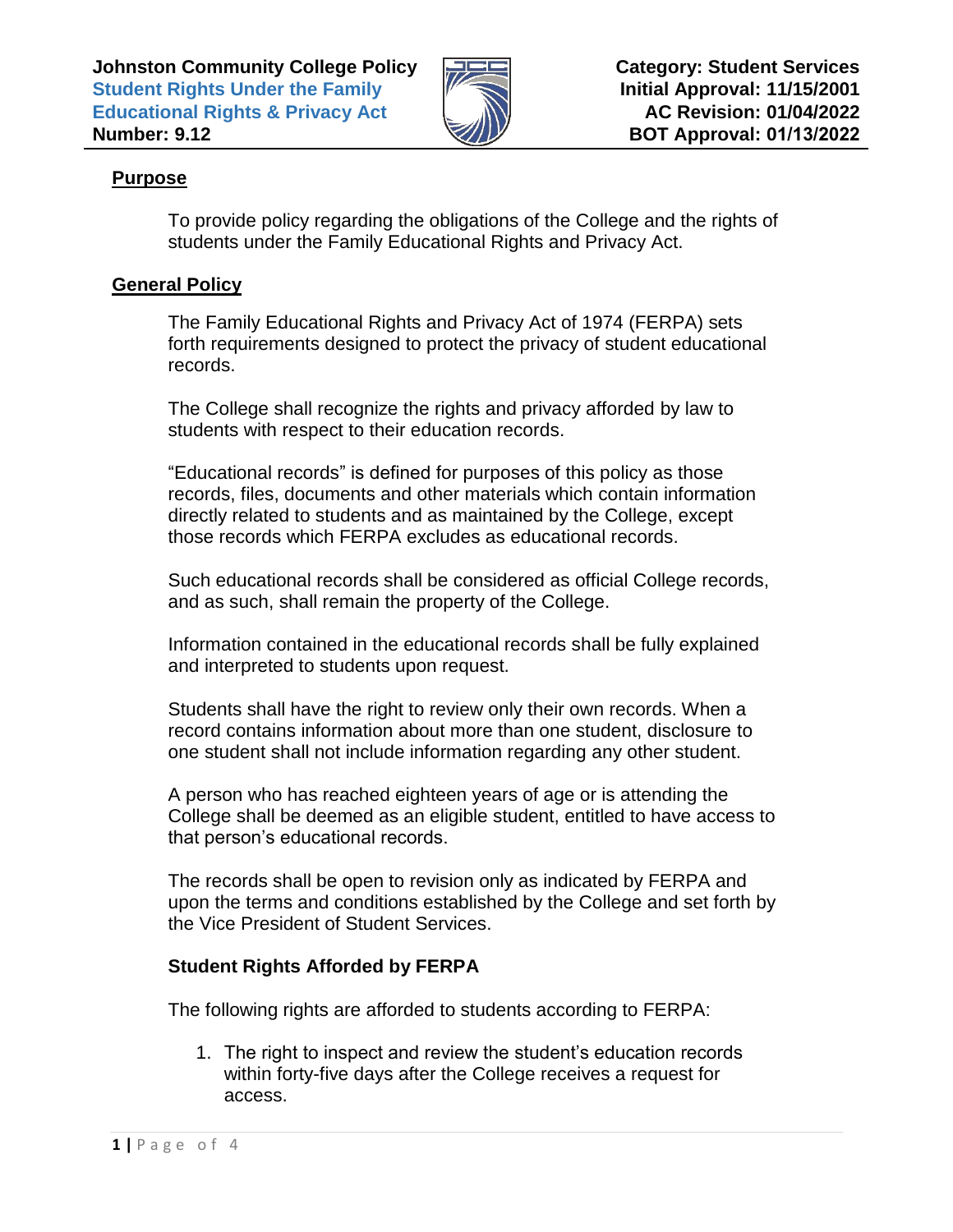Any request for student records shall be submitted to the College Registrar, or other appropriate official, shall be in writing, and shall identify the record(s) requested. The receiving College official shall make arrangements for access and notify the student of the time and place at which the records may be inspected. If the records are not maintained by the College official to whom the request was submitted, that official shall advise the student of the correct official to whom the request should be addressed. The College is not required to provide copies of records unless, for reasons such as great distance, it is impossible for the student to review the records. The College may charge a reasonable fee for copying the records.

2. The right to request the amendment of the student's records that the student believes is inaccurate or misleading.

In such case, the student shall be expected to write the College official responsible for the record, clearly identify the part of the record to be changed and specify why the record element is inaccurate or misleading.

If the College declines to amend the record as requested by the student, the College shall notify the student of the decision and advise the student of the right to a hearing regarding the request for amendment. Additional information regarding the hearing procedures shall be provided to the student with the notification of the right to a hearing.

- 3. The right that the College not be required to consider requests for amendment under FERPA that (a) seek to change a grade, unless the grade was recorded inaccurately; (b) seek to change disciplinary decision; or (c) seek to change the opinions or reflections of a College official or other person presented in an educational record.
- 4. The right to consent to disclosure of personally identifiable information contained in the student's education records, except to the extent FERPA authorizes disclosures without consent.
- 5. The right to file a complaint with the Family Policy Compliance Office, U.S. Department of Education, 400 Maryland Avenue, SW, Washington, DC 20202-5920, concerning alleged failures to comply with the requirement of FERPA.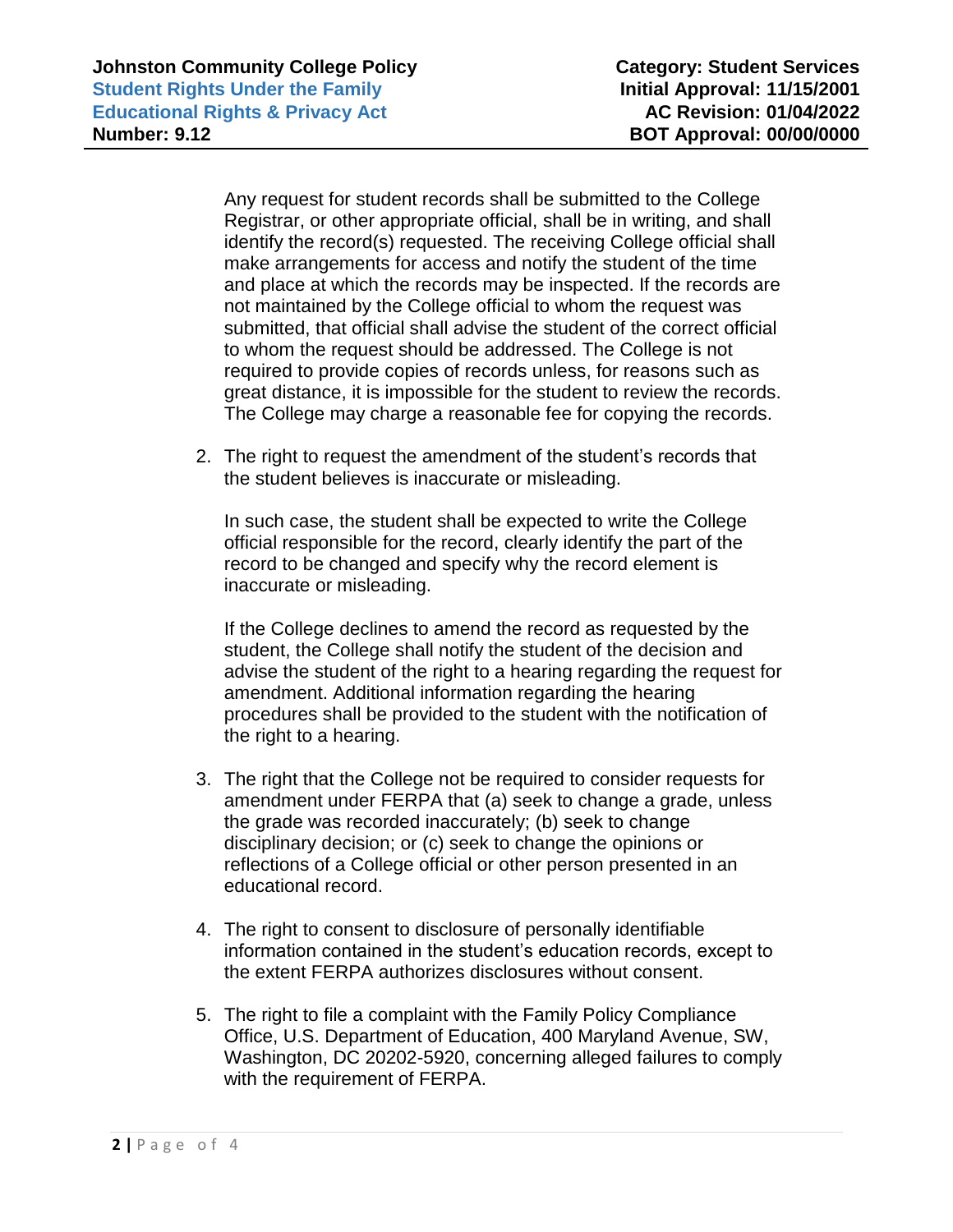### **Release of Student Records**

FERPA allows for the release of student records without written consent of the student under the following conditions:

- 1. To school officials with legitimate educational interests to review an educational record in order to fulfill a professional responsibility. Such official shall be a person employed by the College in an administrative, supervisory, academic or research, security or other support staff position (including security personnel); a person or company with whom the College has contracted, such as an attorney, auditor or collection agent; a person serving as a member of the Board of Trustees; or a student service on an official committee, such as the Student Disciplinary Committee or Student Grievance Committee or assisting other College officials in performing tasks.
- 2. To officials of other institutions at which the student intends to enroll.
- 3. To authorized representatives of the Comptroller General of the United States, the Attorney General of the United States, the Secretary of U.S. Department of Education or State and local authorities.
- 4. In connection with the student's application for and receipt of financial aid.
- 5. To state and federal officials, authorities and agencies that are specifically exempted from the prior consent requirements.
- 6. To organizations conducting studies for, or on behalf of, educational agencies or institutions.
- 7. To accrediting organizations to carry out their accrediting functions.
- 8. To parents of a student who have established the student's status as a dependent, according to section 152 of the Internal Revenue Code of 1986, as amended.
- 9. To comply with a judicial order or lawfully issued subpoena.
- 10.In connection with a health or safety emergency when a knowledge of the information is necessary to protect the health or safety of the